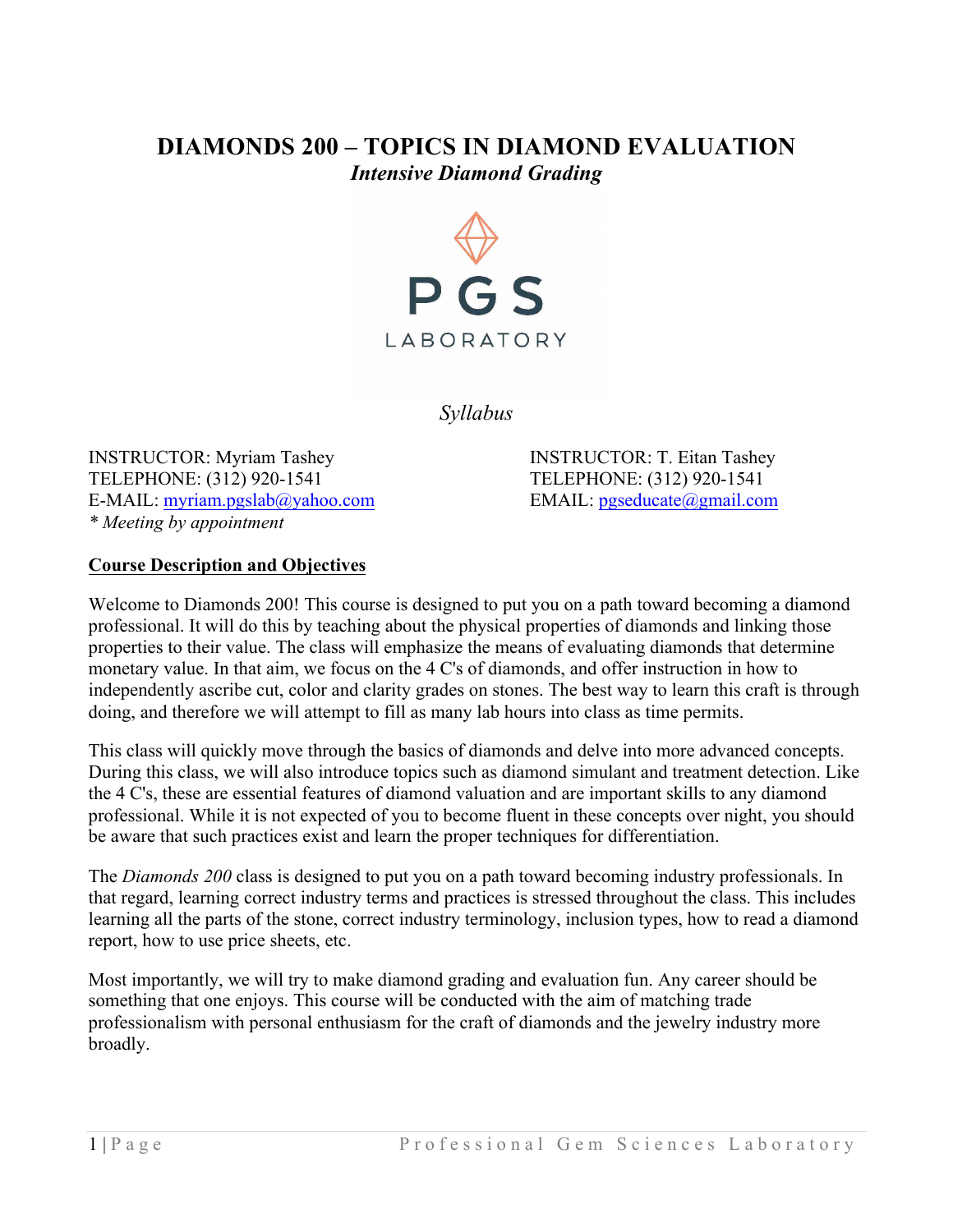Course Goals

- Be able to accurately ascribe color and clarity grades to diamonds
- Ability to assess aspects of a diamond's cut
- Be knowledgeable of legal norms for the diamond and jewelry industry
- ! Be knowledgeable of the properties of diamonds and simulants
- ! Be able to detect treatments performed on diamonds

*There are no prerequisites for this course.* 

## **Class Format**

DAY 1: Introduction and Review of Basic Diamond Concepts LECTURE

- Properties of diamond
- Parts of the stone
- Diamond grading techniques and methods
	- − loupe, tweezers mechanics, handling parcel papers, etc.

LAB SESSION

- Stone orientation
- Handling methods
- Part 2: Introductory Clarity Grading LECTURE
	- $\bullet$  Types of inclusions
	- $\bullet$  Clarity grading the five factors

LAB SESSION

- Reading, using and writing plot diagrams
- Grading for clarity using key terms
- Properly seeing inclusions

### DAY 1: Practical Clarity Grading

LECTURE

- Reviewing clarity characteristics
- Working with mounted stones

LAB SESSION

• Grading clarity

DAY 1: Advanced Concepts in Clarity Grading: Simulants and Treatments LECTURE

- ! Treatments, enhancements, and modifications to a stone
- Diamond simulants

LAB SESSION

- Continue clarity grading
- ! Working with fracture filled and laser drilled stones
- ! Moissanite, CZ, Colorless Topaz, Colorless Sapphire, YAG, etc.

### DAY 2: Introductory Color Grading

LECTURE

• Color grading theory

LAB SESSION